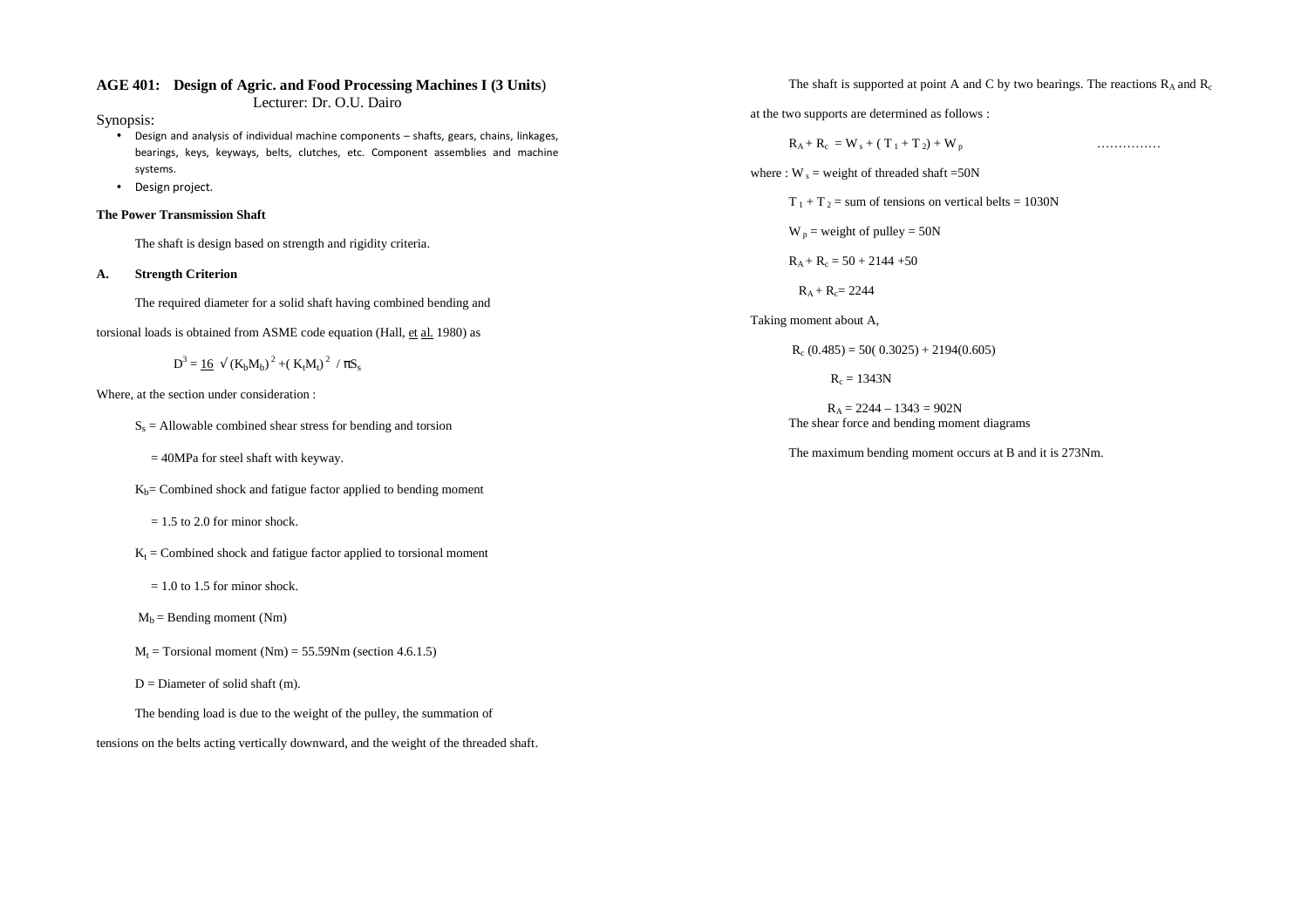

**Figure 1 : Bending Loads on the Wormshaft** 



**Figure 4.19: Shear Force and Bending Moment Diagrams**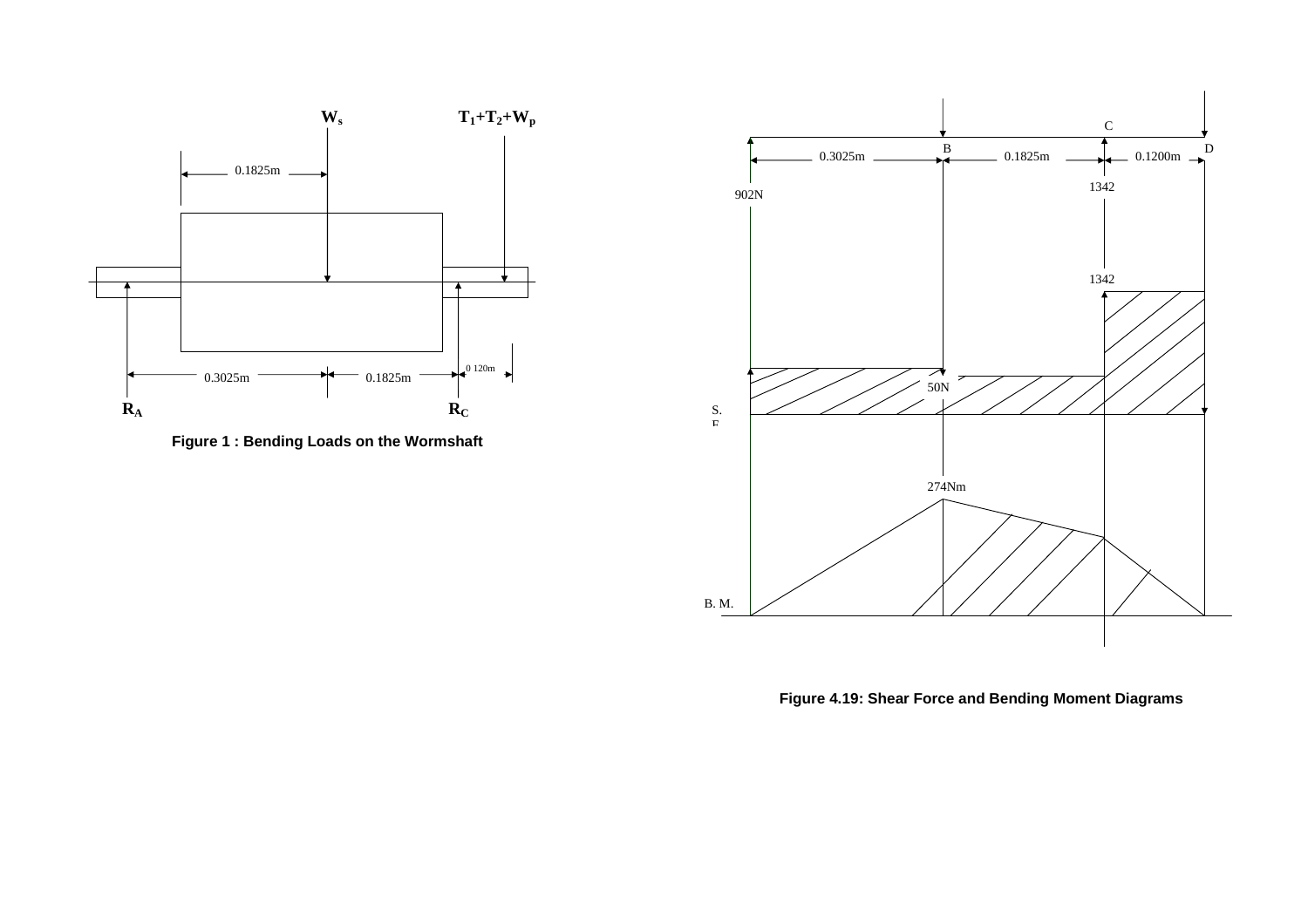From equation,  
\n
$$
D^3 = \frac{16 \sqrt{(1.0 \times 273)^2 + (1 \times 55.6)^2}}{3.142 \times 40 \times 10^6}
$$
\n
$$
= 2.259 \times 10^{-5}
$$
\n
$$
D = (2.259 \times 10^{-5})^{1/3}
$$
\n
$$
= 28.77 \text{ mm}
$$

The calculated diameter is less than the least chosen diameter (30mm). Therefore,

strength criterion is satisfied.

#### **B. Rigidity Criterion**

The design of shaft for torsional rigidity is based on the permissible angle of

twist. This is 3deg/m for steel shaft (Hall et. al., op. cit.). For a tapered shaft,

 $\phi = 2TL \{(1/D_i^3) - (1/D_o^3)\}$  $\overline{3\pi G}$ where :  $\phi$  = angle of twist (deg)

 $T = Torsional moment = 55.6Nm$ 

 $L =$  Length of tapered section = 0.325m

 $G =$  Modulus of rigidity = 80GN/ $m<sup>2</sup>$  for steel shaft

 $D_i$ = Inlet diameter of tapered section = 0.0475m

 $D_0$  = Outlet diameter of tapered section = 0.0600m

$$
\Phi = \frac{2 \times 55.6 \times 0.325 \{ (1/0.0475^3) - (1/0.0600^3) \}}{3 \times 3.142 \times 80 \times 10^6}
$$

$$
= 4.14 \times 10^{-6}
$$
deg

This is less than the permissible angle of twist (3deg/m). Hence, torsional deflection

is satisfied.

## **EXAMPLE**

 The solid shaft of a stone crusher is transmitting 1MW at 240 r.p.m. Determine the diameter of the shaft if the maximum torque transmitted exceeds the mean torque by 20%. Take the maximum allowable shear stress as 60MPa.

Given:  $P = 1$  MW =  $1$  X  $10^6$  W;  $N = 240$  r.p.m.;  $T_{\text{max}} = 1.2 T_{\text{mean}}$ ;  $\tau = 60 \text{ MPa} = 60 \text{ N/mm}^2$ Let  $d =$ Diameter of the shaft Mean torque transmitted by the shaft,  $T_{\text{mean}} = P X 60$  $2\pi N$  $= 1 \times 10^6 X 60$  $2\pi$  X 240  $= 39784N-m$  $= 39784 \times 10^{3}$ N-mm Therefore, maximum torque transmitted,  $T_{\text{max}} = 1.2 T_{\text{mean}}$  $= 1.2$  X 39784 x 10<sup>3</sup>  $= 47741 \text{ X } 10^3 \text{N-mm}$ Also, maximum torque transmitted,  $T_{\text{max}} = \underline{\pi} X \tau X d^3$  16  $\underline{\pi}$  X 60 X d<sup>3</sup>  $= \pi$  16  $= 11.78d<sup>3</sup>$ Therefore,  $47741 \text{ X } 10^3 \text{N-mm} = 11.78 \text{d}^3$  $d^3 = 47741 \text{ X } 10^3 \text{N-mm}$  11.78  $= 4053 \text{ X} 10^3$  $d = 159.4$  say 160mm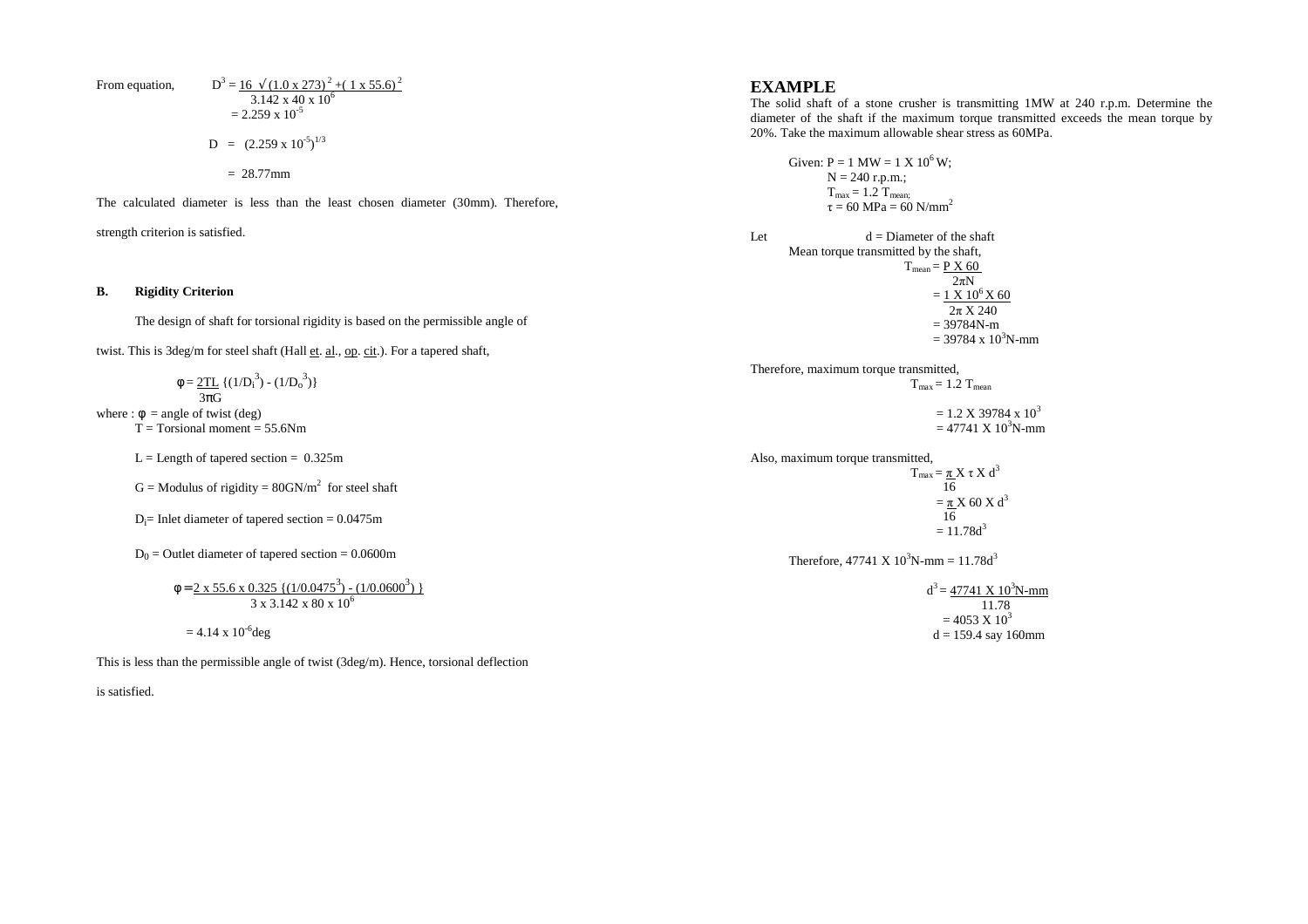#### **Belt Design**

For a chosen 1hp,180rpm electric gear motor, the belt type is a - B section with dimension 17 x  $11mm^2$ . The diameter, d =75mm is used at the gear motor shaft. The expeller pulley's diameter,

$$
D = \underline{N_{m}d}
$$

$$
N_{e}
$$

where,

 $N_m$  = Speed of the electric motor = 180rpm

 $d =$ Diameter of Driving Pulley = 75mm

 $N_e$  = Wormshaft Speed = 45rpm

$$
D = \frac{180 \times 75}{45}
$$
  
= 300mm

The minimum centre distance,

$$
C_d = \frac{d + D}{2} + d
$$

$$
= \frac{75 + 300}{2} + 75
$$

$$
= 263 \text{mm}.
$$

To take care of the bigger pulley, a – 500mm centre distance is chosen.

The pitch length of the belt,

$$
L = 2c_d + 1.57 \frac{(d+D)}{2} + \frac{(D-d)}{4C_d}
$$
  
\n
$$
L = 2 x500 + 1.57 \frac{(75+300)}{2} + \frac{(300-75)^2}{4 x 500}
$$

 $= 873$ mm

From table 4.1, the nearest standard pitch length is 932.2mm for which the nominal length is  $838$ mm. A – 2 B33 - synchronous (toothed) belt arrangement which combines the characteristics of belts and chains will be used. This will guide against slippage, hence maintaining a constant speed ratio between the driving and the driven shafts.



Source: Mubeen, 1998

**Figure 4.16: Effective Power of Belts as a Function of RPM of Small Sheaves**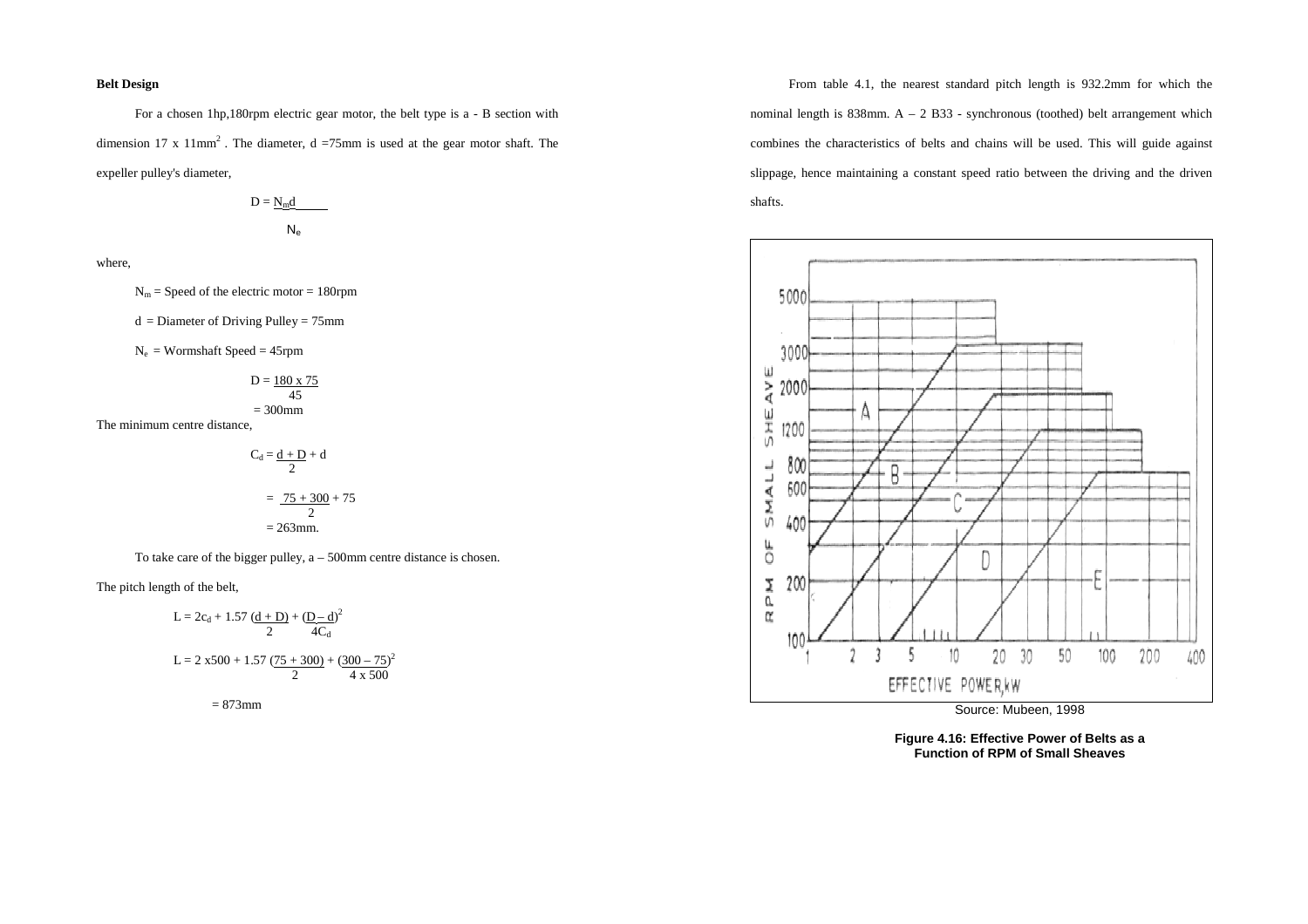## *Table 4.1: Standard V – Belts Pitch Lengths*

| Nominal Length<br>mm (inches) | Standard Pitch Length, mm (inches) |               |               |
|-------------------------------|------------------------------------|---------------|---------------|
|                               | $A - Section$                      | $B - Section$ | $C - Section$ |
| 660 (26)                      | 696 (27.4)                         | -------       | --------      |
| 787 (31)                      | 823 (32.4)                         | -------       |               |
| 838 (33)                      | 874 (34.4)                         |               |               |
| 889 (35)                      | 925 (36.4)                         | 932.2 (36.7)  |               |
| 965 (38)                      | 1001(39.4)                         | 1008.4(39.7)  |               |
| 1067(42)                      | 1102 (43.4)                        | 1110(43.7)    |               |
| 1168 (46)                     | 1204 (47.4)                        | 1212 (47.7)   |               |
| 1219 (48)                     | 1252 (49.4)                        | --------      | --------      |
| 1295(51)                      | 1331 (52.4)                        | 1339 (52.7)   | 1351 (53.2)   |
| 1295(53)                      | 1382 (54.4)                        | 1389 (54.7)   | --------      |
| 1397 (55)                     | 1433 (56.4)                        | 1440 (56.7)   | --------      |
| 1524(60)                      | 1561 (61.4)                        | 1567(61.7)    | 1580 (62.2)   |
| 1575 (62)                     | 1610(63.4)                         | 1618(63.7)    | --------      |
| 1625(64)                      | 1661(65.4)                         | 1669(65.7)    | --------      |
| 1727 (68)                     | 1762 (69.4)                        | 1770 (69.7)   | 1783 (70.2)   |
| 1905 (75)                     | 1941 (76.4)                        | 1948 (76.7)   | 1961 (77.2)   |
| 1981 (78)                     | 2017 (79.4)                        | 2024 (79.7)   | --------      |
| 2032 (80)                     | 2067 (81.4)                        | --------      | --------      |
| 2057 (81)                     | --------                           | 2101 (82.7)   | 2113 (83.2)   |
| 2108 (83)                     | 2144 (84.4)                        | 2151 (84.7)   | --------      |
| 2159 (85)                     | 2195 (86.4)                        | 2202 (86.7)   | 2215 (87.2)   |
| 2286 (90)                     | 2322 (91.4)                        | 2329 (91.7)   | 2342 (92.2)   |
| 2438 (96)                     | 2474 (97.4)                        | --------      | 2499 (98.2)   |
| 2464 (97)                     | 2499 (98.4)                        | 2507 (98.7)   | --------      |
| 2667 (105)                    | 2702 (106.4)                       | 2710 (106.7)  | 2723 (107.2)  |
| 2845 (112)                    | 2880 (113.4)                       | 2888 (113.7)  | 2901 (114.2)  |
| 3048 (120)                    | 3084 (121.4)                       | 3091 (121.7)  | 3104 (122.2)  |

Source : Mubeen, 1998.

## **Determination of Tensions in the Belt**

Figure 4.17 shows the belt geometry and according to Hall et. al. 1980, the angle

of wrap

 $\alpha = 180 \pm 2\sin^{-1}\{(R - r)/C\}$ 

where :

|               | $R =$ radius of the larger pulley =150mm<br>$r =$ radius of the smaller pulley = 37.5mm                      |  |  |
|---------------|--------------------------------------------------------------------------------------------------------------|--|--|
|               | $C =$ centre distance = 500mm                                                                                |  |  |
|               | $\alpha_1 = 180 + 2\sin^{-1}\{(150 - 37.5)/500\} = 206 \text{deg.} = 3.6 \text{rad}$<br>$\ddot{\phantom{a}}$ |  |  |
| and           | $\alpha_2 = 180 - 2\sin^{-1}\{(150 - 37.5)/500\} = 154 \text{deg.} = 2.7 \text{rad.}$                        |  |  |
|               | To obtain $T_1$ and $T_2$ , the following equations are solved simultaneously:                               |  |  |
|               | $(T_1 - T_2) V = P_{\tau}$                                                                                   |  |  |
| and<br>where: | $\frac{T_1 - mv^2}{T_2 - mv^2} = e^{\mu \alpha / sin(\theta/2)}$                                             |  |  |
|               | $T_1$ = tension in the tight side                                                                            |  |  |
|               | $T_2$ = tension in the slack side                                                                            |  |  |
|               | $m = bte$<br>$b = belt width = 17mm$                                                                         |  |  |
|               | $t = \text{belt}$ thickness = 11mm                                                                           |  |  |
|               | $e =$ belt density 970kg/m <sup>3</sup> for leather belt                                                     |  |  |
|               | $m = 17$ x 11 x $10^{-3}$ x 970 = 0.18kg/m                                                                   |  |  |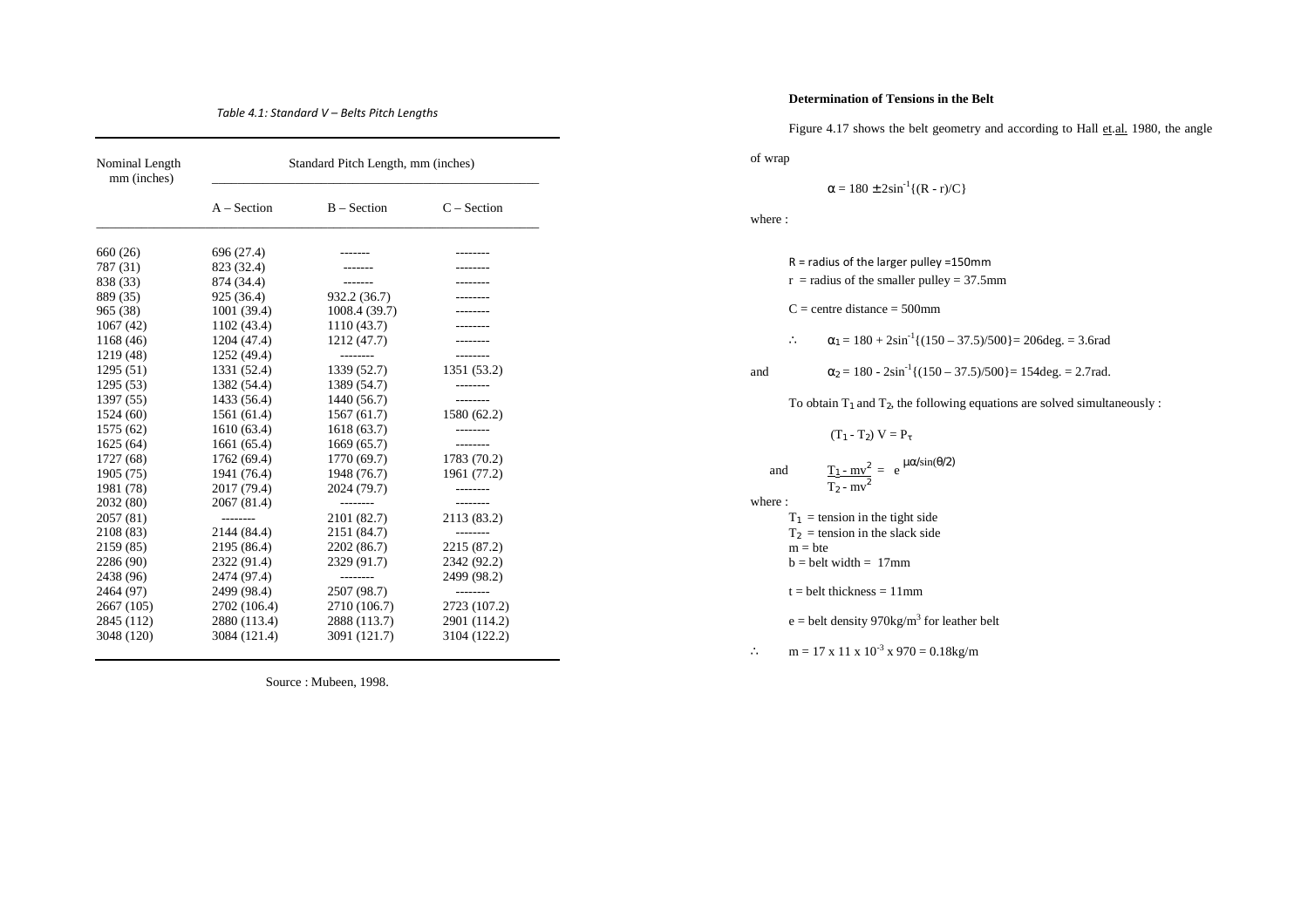

**Figure 3. Geometry of Belt Drive** 

 $\mu$  = coefficient of friction between belt

 $= (0.15$  for leather belt on steel)

$$
\mathbf{v} = \text{belt velocity} = \mathbf{r} \ \mathbf{\omega} = 2\pi \mathbf{r} \mathbf{N}_{\text{m}} / 60 \ \text{m/s}
$$

$$
= \frac{2 \times 3.142 \times 37.5 \times 10^{-3} \times 180}{60}
$$

 $= 0.71 \,\mathrm{m/s}$ 

 $\theta$  = 40 deg. (most common angle of groove)

For small pulley,  $e^{\mu} \frac{\alpha}{1} \frac{\sin(\theta/2)}{1} = e^{0.15 \times 2.7/\sin 20} = 3.27$ 

and For big pulley,  $e^{\mu \alpha / sin(\theta/2)} = e^{0.15 \times 3.6/ sin 20} = 4.80$ 

The pulley with smaller value governs the design. In this case, the smaller pulley

governs the design.

$$
\frac{T_1 - mv^2}{T_2 - mv^2} = 3.27
$$
  
\n
$$
\frac{T_1 - 0.18 \times 0.716^2}{T_2 - 0.18 \times 0.716^2} = 3.27
$$
  
\n
$$
T_1 - 0.093 = 3.27 T_2 - 0.302
$$
  
\n
$$
3.27 T_2 - T_1 = 0.302 - 0.093
$$
  
\n
$$
3.27 T_2 - T_1 = 0.209
$$
  
\nBut Power (Kw) = (T<sub>2</sub> - T<sub>1</sub>)V  
\nP = 1Hp = 0.746KW

 $V = 0.71 \text{m/s}$ 

$$
\therefore T_2 - T_1 = 1.042
$$

 $T_1 = 1.042 + T_2$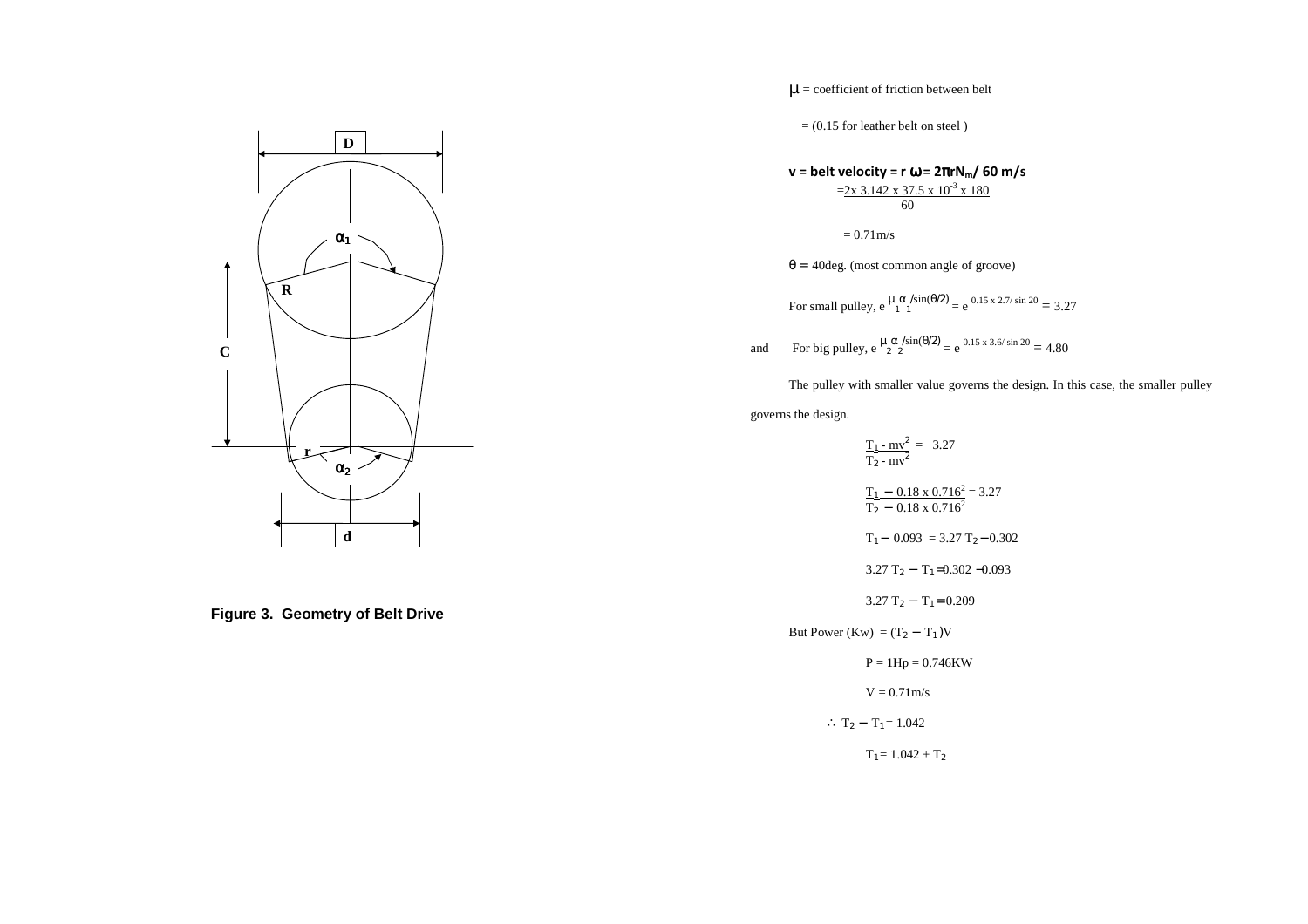$3.27 T_2 - (1.402 + T_2) = 0.209$ 

 $3.27$  T<sub>2</sub> − T<sub>2</sub>) = 0.209 + 1.402

 $T_2 = 0.55KN$ 

and  $T_1 = 1.042 + 0.55 = 1.593$ KN

#### **Example**

 The belt drive of a maize sheller consists of two V – belts in parallel, on grooved pulleys of the same size. The angle of groove is  $30^0$ . The cross – sectional area of each belt is 750 mm<sup>2</sup> and  $\mu = 0.12$ . The density of the belt material is 1.2 Mg/m<sup>3</sup> and the maximum safe stress in the material is 7 MPa. Calculate the power that can be transmitted between pulleys of 300 mm diameter rotating at 1500 r.p.m.

Given:  $n = 2$ ;  $2\beta = 30^0$  or  $\beta = 15^0$ 

 $a = 750$  mm<sup>2</sup> = 750 X 10<sup>-6</sup> m<sup>2</sup>  $\mu = 0.12$ ;  $\rho = 1.2 \text{ Mg/m}^3 = 1200 \text{kg/m}^3$  $\sigma$  = 7 MPa = 7 X 10<sup>6</sup> N/m<sup>2;</sup>  $d = 300$  mm = 0.3 m  $N = 1500$  r.p.m.

The mass of belt per metre length,

 $M = \text{area } X \text{ length } X \text{ density}$  $= 750 \text{ X} 10^{-6} \text{ X} 1 \text{ X} 1200$  $= 0.9$  kg/m Speed of the belt,  $v = \pi dN$  60  $=\pi X 0.3 X 1500 = 23.56$ m/s 60 Therefore, Centrifugal Tension,

> $T_c = mv^2$  $= 0.9$  (23.36)<sup>2</sup> = 500N

and maximum tension,  $T = \sigma X$  a  $= 7 \text{ X } 10^6 \text{ X } 750 \text{ X } 10^{-6} = 5250 \text{ N}$ 

Tension in the tight side of the belt,  $T_1 = T - T_c$ 

$$
= 5250 - 500 = 4750N
$$

Let  $T_2$  = Tension in the slack side of the belt Since the pulley are of the same size, angle of lap,  $\theta = 180^\circ = \pi$  rad But 2.3log  $T_1/T_2 = \mu \theta$  cosec  $\beta$  $= 0.12$  X  $\pi$  X cosec  $15^{0} = 0.377$  x 3.8637 = 1.457  $\log T_1/T_2 = 1.457/2.3$  $= 0.6335$  $T_1/T_2 = 4.3$ and  $T_2 = T_1/4.3 = 1105N$ 

Power transmitted,

 $P = (T_{1/2} - T_2)$  v X n  $= (4750 - 1105) 23.56 \text{ X } 2 = 171750 \text{W}$  $= 171.75$  kW

## **DESIGN OF KEYS**

A - 45mm diameter rice thresher shaft is made of steel with a yield strength of 400 MPa. A parallel key of size 14 mm wide and 9 mm thick made of steel with a yield strength of 340 MPa is to be used. Find the required length of key, if the shaft is loaded to transmit the maximum permissible torque. Use maximum shear stress theory and assume a factor of safety of 2.

Given:  $d = 45$  mm:  $\sigma_{\text{yt}}$  for shaft = 400 MPa = 400 N/mm<sup>2;</sup>  $w = 14$  mm;  $t = 9$  mm;  $\sigma_{yt}$  for key = 340 MPa = 340 N/mm<sup>2;</sup>  $F.S. = 2$ Let  $l =$  length of key According to maximum shear stress theory, the maximum shear stress for the shaft,  $\tau_{max} = \underline{\sigma}_{vt}$  2 X F.S  $= 400$  2 X 2  $= 100$  N/mm<sup>2</sup> and maximum shear stress for key,  $\tau_{key} = \underline{\sigma}_{yt}$  2 X F.S  $= 340$  2 X 2  $= 85$  N/mm<sup>2</sup> The maximum torque transmitted by the shaft and key**The Community of the Community of the Community of the Community of the Community of the Community of the Comm**  $T = \pi X \tau_{max} X d^3$  $\overline{16}$  $=\underline{\pi} X 100 X (45)^3$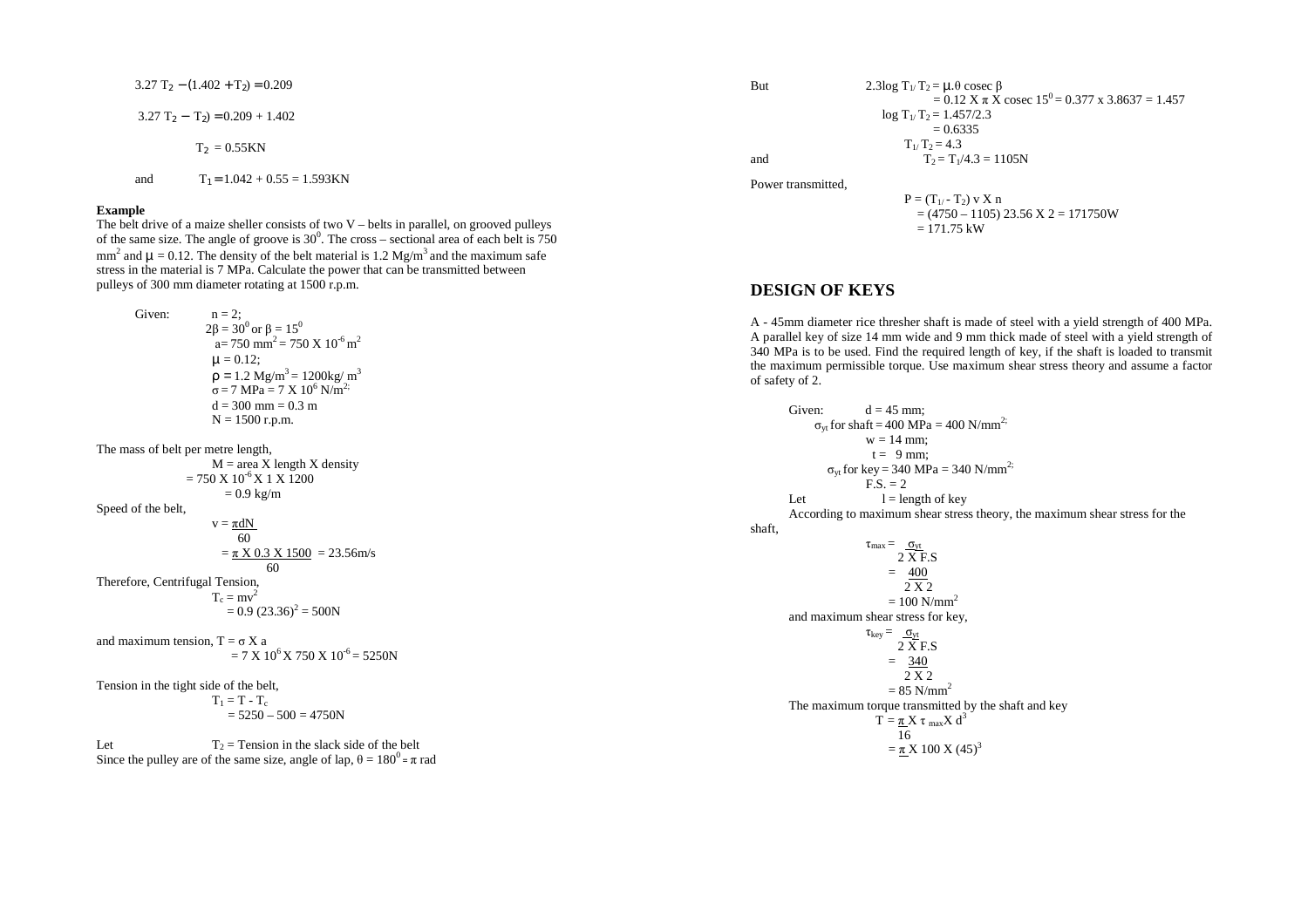16  $= 1.8 \text{ X } 10^6 \text{ N-mm}$  Considering failure of key due to shearing, the maximum torque transmitted  $T = 1 x w x \tau_{\text{key}} x d/2$  $= 1 \times 14 \times 85 \times 45/2$  $-267751$  $1.8 \text{ X } 10^6 \text{ N-mm} = 267751$ Therefore,  $l = 67.2$  mm

Considering failure of key due to crushing, the maximum torque transmitted by the shaft and key

 $T = 1 x t/2 x \sigma_{ck} x d/2$  $= 1 \times 9/2 \times 340/2 \times 45/2$  $= 172131$ 

(taking  $\sigma_{ck} = \sigma_{vt}/2$ )

 $1.8 \text{ X } 10^6 \text{ N-mm} = 72131$ Therefore,  $l = 104.6$  mm Taking the larger of the two values, we have  $l = 104.6$  mm say 105 mm

# **DESIGN OF BEARINGS**

 The shaft of a yam extruder rotating at constant speed is subjected to variable load. The bearings supporting the shaft are subjected to stationary equivalent radial load of 3 kN for 10 per cent of time, 2 kN for 20 per cent of time, 1 kN for 30 per cent of time and no load remaining is 20 X 10<sup>6</sup> revolutions at 95 per cent reliability, calculate dynamic load rating of the ball bearing. For ball bearing, b and k are taking as 1.17 and 3 respectively.

Given:  $W_1 = 3 kN$ ;  $n_1 = 0.1n$ ;  $W_2 = 2$  kN;  $N_2 = 0.2n$ ;  $W_3 = 1$  kN;  $N_3 = 0.3n$ ;  $W_4 = 0$ ;  $N_4 = (1 - 0.1 - 0.2 - 0.3)$  n = 0.4n  $L_{95} = 20 \times 10^6$  rev  $b = 1.17$  $k = 3$ Let  $L_{90} =$  Life of the bearing corresponding to reliability of 90 per cent.  $L_{95}$  = Life of the bearing corresponding to reliability of 95 per cent.  $= 20 \times 10^6$  revolutions (given)

But 
$$
\underline{L}_{95} = (\underline{\log_e (1/R_{95})})^{1/b}
$$

 $\frac{L_{\text{ge}}(1/\text{N}95)}{L_{90}}$  (log<sub>e</sub> (1/R<sub>90</sub>))<sup>1/b</sup>  $=$   $(\log_e(1/0.95))^{1/1.17}$  $(\log_e(1/0.95))^{1/1.17}$  $= (0.0513/0.1054)^{0.8547}$  $= 0.54$  $L_{90} = L_{95} / 0.54 = 20 \times 10^{6} / 0.54 = 37 \times 10^{6}$  rev

Equivalent radial load

 $W = (n_1(W_1)^3 + n_2(W_2)^3 + n_3(W_3)^3 + n_4(W_4)^3)^{1/3}$  $(n_1 + n_2 + n_3 + n_4)^{1/3}$ 

 $= (0.1 \text{ n X } 3^3 + 0.2 \text{ n X } 2^3 + 0.3 \text{ n X } 1^3 + 0.4 \text{ n X } 0^3)^{1/3}$  $(0.1n + 0.2n + 0.3n + 0.4n)^{1/3}$  $=(2.7 + 1.6 + 0.3 + 0)^{1/3}$  $= 1.663$  kN

```
 Dynamic load rating, C = W (L_{90}/10^6)^{1/k}= 1.663 (37 X 10^6/10^6)<sup>1/3</sup>
                      = 5.54 kN
```
## **DESIGN OF GEARS**

 A bronze spur pinion rotating at 600 r.p.m. drives a cast iron spur gear of a Coconut oil extractor at a transmission ratio of 4:1. The allowable stastic stresses for the bronze pinion and cast iron gear are 84 MPa and 105 MPa respectively. The pinion has 16 standard  $20^0$  full depth involute teeth of module 8 mm. The face width of both gears is 90 mm. Find the power that can be transmitted from the standpoint of strength.

```
Given: N_p = 600 r.p.m.;
                V.R. = T_G/T_P = 4\sigma_{0p}= 84 MPa = 84 N/mm<sup>2</sup>
                σ<sub>0G</sub>= 105 MPa = 105 N/mm<sup>2</sup>T_p = 16\dot{M} = 8 mm
b = 90 mm

Pitch circle diameter of the pinion, D_p = m. T<sub>p</sub>
                  = 8 \text{ X } 16 = 128 \text{ mm} = 0.128 \text{ m}Therefore, pitch line velocity, v = \pi D_p N_p 60
```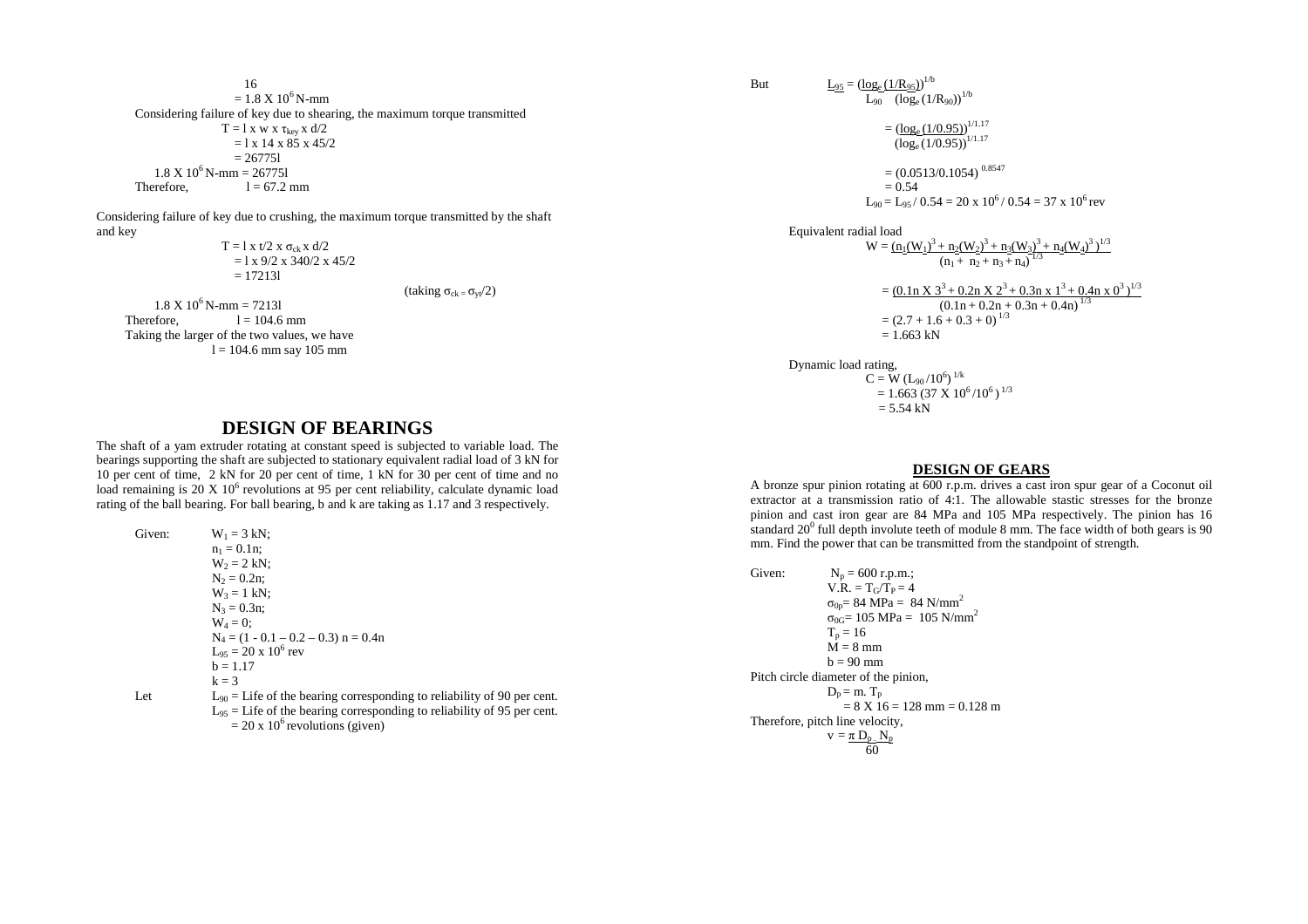$$
C_v = \frac{3}{3+v} = \frac{3}{3+4.02}
$$
  
For 200 full depth involute teeth, tooth form factor for the pinion,  
 $y_p = 0.154 - \frac{0.912}{T_p}$   
 $= 0.154 - \frac{0.912}{16}$   
 $= 0.097$   
and tooth form for gear  
 $y_G = 0.154 - \frac{0.912}{T_G}$   
 $= 0.154 - \frac{0.912}{T_G}$   
 $= 0.154 - \frac{0.912}{4 \times 16}$  (since  $T_G/T_p = 4$  given)  
 $= 0.14$   
Therefore,  
 $\sigma_{0p} \times y_p = 84 \times 0.097 = 8.148$   
 $\sigma_{0G} \times y_G = 105 \times 0.14 = 14.7$ 

Since  $(\sigma_{0p}$  x y<sub>p</sub>) is less than  $(\sigma_{0G}$  x y<sub>G</sub>), therefore the pinion is weaker.

Now using the lewis equation for the pinion, we have tangential load on the tooth (or beam strength of the tooth),

 $W_T = \sigma_{wp}$ . b. $\pi$  m.y<sub>p</sub> = ( $\sigma_{0pX} C_v$ ) b. $\pi$  m.y<sub>p</sub>  $= 84 \text{ X } 0.427 \text{ X } 90 \text{ X } \pi \text{ X } 8 \text{ X } 0.097 = 7870 \text{ N}$ Therefore, Power that can be transmitted.  $P = W_T X v$  $= 7870$  X 4.02  $= 31640$  W  $= 31.64$  kW

## **CHAIN AND SPROCKET DESIGN**

```

A chain drive is to actuate a compressor from 15 kW electric motor running at 1000 r.p.m., the compressor speed being 350 r.p.m. The compressor operates 16 hours per day. (i) Calculate the velocity ratio. 
    (ii) Given that the number of teeth on the smaller sprocket is 25, determine the 
          number of teeth on  the larger sprocket. 
(iii) Using standard values for service inputs, calculate the design power. Given: Rated power = 15 \text{ kW}N_1 = 1000 r.p.m.;
               N_2 = 350 r.p.m.;
               T_1 = the number of teeth on the smaller sprocket = 25
Velocity ratio of chain drive V.R. = N_1/N_2= 1000/350 = 2.86 say 3
Number of teeth on the larger sprocket or gear T_2 = T_1 X N_1/N_2= 25 \text{ X } 1000/350 = 71.5Design power P = rated power X service factor (K<sub>S</sub>)But K_S = K_1 X K_2 X K_3where K_1 = load factor for variable load with heavy shock = 1.5K_2 = lubrication factor for drop lubrication = 1.0
                                                                  = 1.25K_3 = rating factor for 16 hours per day
Therefore, K_S = 1.5 \times 1 \times 1.25 = 1.875and design power = 15 \text{ X} 1.875 = 28.125 kW
4.7 Cost Estimation of the Developed Beniseed Oil Plant
              The developed plant is made of two major equipment viz: the oilexpeller and the oil filter press. The cost of materials for the constuction of
```
these equipment are as shown in tables 4.3 and 4.4.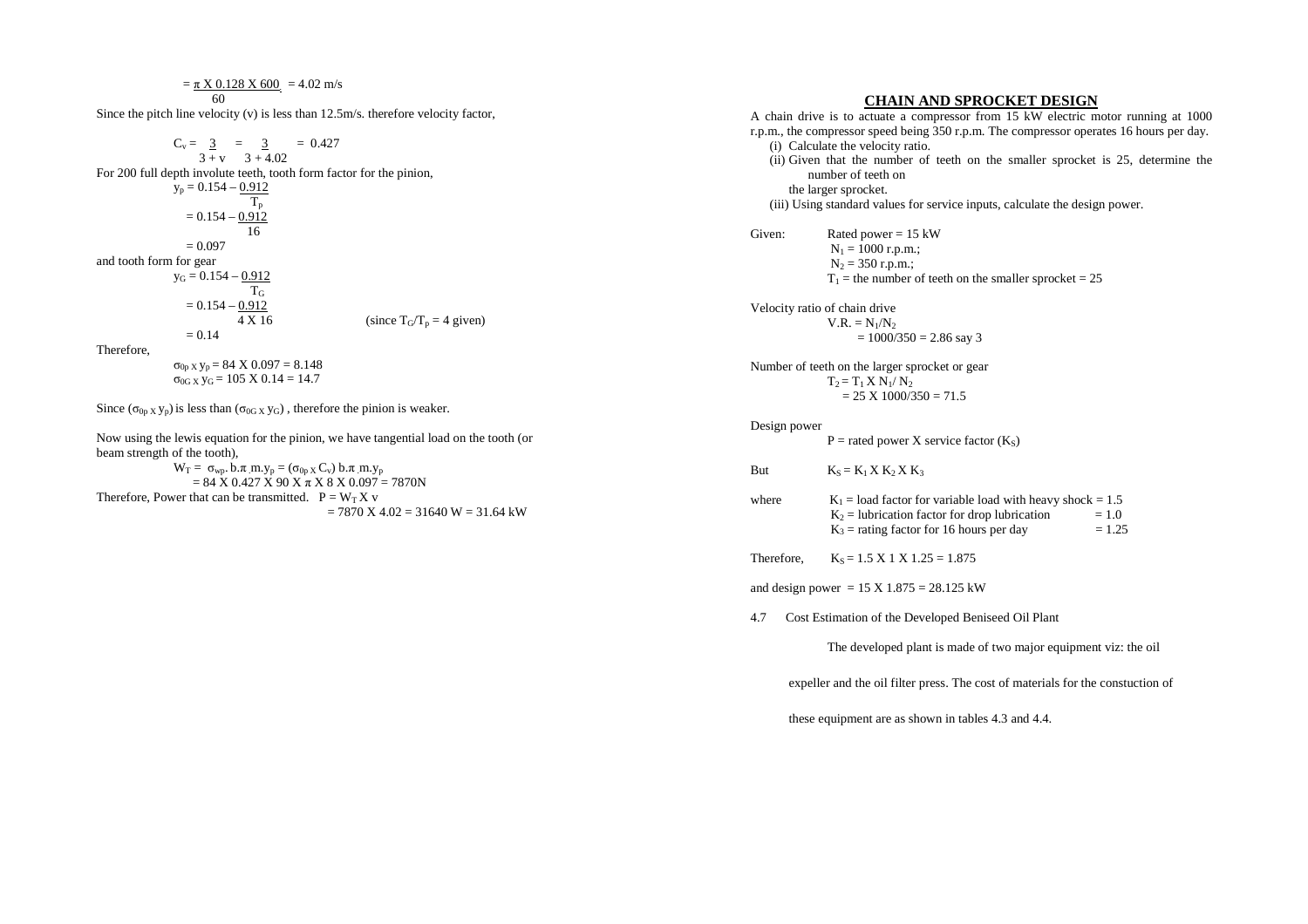| Table 4.3: Bill of Materials for the Construction of the Designed Oil Expeller |  |
|--------------------------------------------------------------------------------|--|
|                                                                                |  |

| Otv.           | <b>Material</b>               | <b>Specifications</b>                                    | Rate<br>#) | <b>Amount</b><br>(#) |
|----------------|-------------------------------|----------------------------------------------------------|------------|----------------------|
|                |                               | <b>MECHANICAL COMPONENTS</b>                             |            |                      |
| 6              | Angle Iron                    | One Length, $50$ mm x $50$ mm <sup>2</sup> 800           |            | 4800                 |
| 1              | Galvanized Metal Sheet        | $240cm x$ 120 $cmx$ 2mm                                  | 5200       | 5200                 |
| 1              | Mild Steel Solid Shaft        | 100cm long, $\theta$ 65mm                                | 5000       | 5000                 |
| 6              | Mild Steel Bar                | $10mm \times 10mm \times 1m$                             | 400        | 2400                 |
| 1              |                               | Hollow Pipe $\theta$ 80mm x 25mm thick x 50cm long, 1000 |            | 1000                 |
| 1              | Driven Pulley                 | 075mm Double Groove                                      | 500        | 500                  |
| 1              | Driving Pulley                | 0300mm Double Groove                                     | 2200       | 2200                 |
| $\overline{2}$ | Pillow Bearings               | $\theta$ 30mm Inner Bore                                 | 3200       | 6400                 |
| $\overline{c}$ | <b>Leather Belts</b>          | B35; $V - Type$                                          | 800        | 1600                 |
| 1              | Mild Steel Plate              | $120cm \times 60cm \times 5mm$                           | 5000       | 5000                 |
| 1Pkt.          | Mild Steel Electrode Gauge 10 |                                                          | 1200       | 1200                 |
| 1Pkt.          | Mild Steel Electrode Gauge 12 |                                                          | 900        | 900                  |

| <b>Oty</b> | <b>Material</b>         | <b>Specifications</b>   |         | Rate $(\#)$ Amount $(\#)$ |
|------------|-------------------------|-------------------------|---------|---------------------------|
| 24         | <b>Bolts &amp; Nuts</b> | $M10$ Hex. $(50$ mm $)$ | 25      | 600                       |
| 4          | <b>Cutting Stones</b>   | $\theta$ 300mm Size     | 180     | 180                       |
| 2          | <b>Grinding Stones</b>  | $\theta$ 300mm Size     | 150     | 150                       |
| 2          | Hack Saw Blades         | 300mm Long              | 120     | 240                       |
| 4          | Drill Bits              | $3, 5, 7 & 10$ mm       | 110     | 440                       |
|            |                         | <b>Sub Total</b>        | #38,440 |                           |

#### **ELECTRICAL COMPONENTS**

|                                                  | TOTAL                                                | $\text{\#99,340} \cong \text{\#100,000}$ |  |
|--------------------------------------------------|------------------------------------------------------|------------------------------------------|--|
| Fabrication (Bending, Rolling, Shearing)<br>5000 |                                                      |                                          |  |
| 15000<br>Machining of Wormshaft and Barrel       |                                                      |                                          |  |
|                                                  | <b>Sub Total</b>                                     | #40,900                                  |  |
| 15Pcs. PVC Cables                                | $3 - \text{Core} \times \text{fmm} \times \text{1m}$ | 60<br>900                                |  |
| 1<br>Switch Gear Box                             | 30Amp. (MEM)                                         | 5000<br>5000                             |  |
| 1<br><b>Motor Starter</b>                        | 2 Buttons (ON & OFF)                                 | 5000<br>5000                             |  |
| Electric Gear Motor<br>1                         | $3 - Phase$ , $2Hp \& 180$ rpm                       | 30000 30000                              |  |

\_\_\_\_\_\_\_\_\_\_\_\_\_\_\_\_\_\_\_\_\_\_\_\_\_\_\_\_\_\_\_\_\_\_\_\_\_\_\_\_\_\_\_\_\_\_\_\_\_\_\_ \_\_\_\_\_\_\_\_\_\_\_\_\_\_\_\_\_\_\_\_\_\_\_\_\_\_\_\_\_\_\_\_\_\_\_\_\_\_\_\_\_\_\_\_\_\_\_\_\_\_\_\_\_\_\_\_\_\_\_\_\_\_ \_\_\_\_\_\_\_\_\_\_\_\_\_\_\_\_\_\_\_\_\_\_\_\_\_\_\_\_\_\_\_\_\_\_\_\_\_\_\_\_\_\_\_\_\_\_\_\_\_\_\_\_\_\_\_\_\_